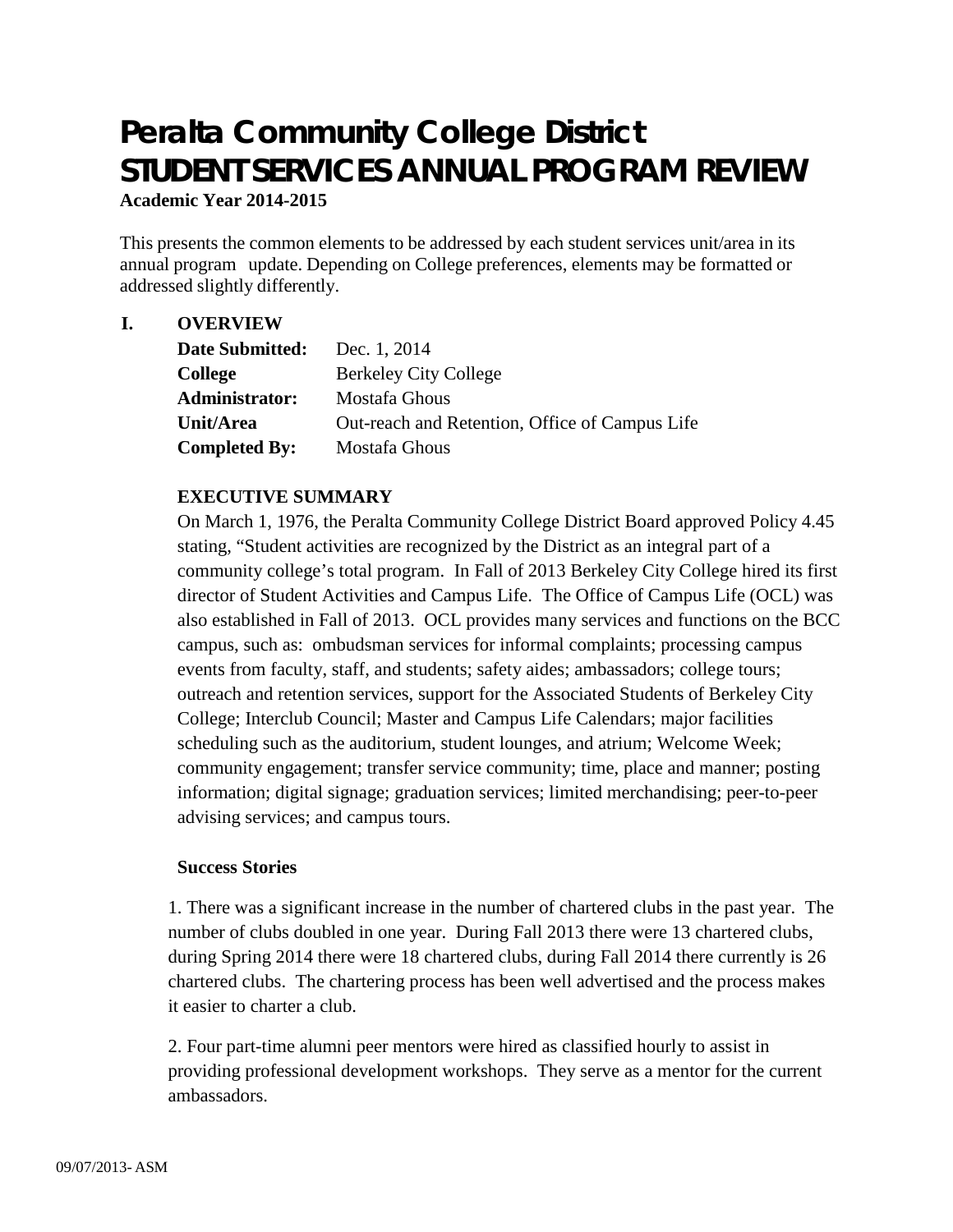3. During the 13-14 AY, 13 out of the 15 Associated Students members transferred to four-year universities.

4. A master campus life calendar was established indicating the date and time of each club meeting, event and activity.

5. A peer alumni network with the Transfer Community and Ambassador Alumni Mentors was established to assist our current ambassadors.

6. A working relationship with all high schools in Alameda County has been established. Outreach has been conducted to all high schools in all county districts.

## **Service Strategies**

We strive to provide a welcoming campus environment that supports student recruitment, retention and the successful achievement of academic and career goals. We oversee and assist in developing activities, events and programs designed for the social, cultural, instructional and leadership development of students. Our goals and strategies include the following:

• To provide a link between students' classroom experiences to activities outside the classroom.

• To provide learning experiences that stimulates and encourages social, cultural, intellectual and recreational interactions.

• To encourage services, programs and events to educate, advocate, entertain and challenge our students.

• To provide students the necessary tools and resources for their individual and student organization success as well as supports student advocacy efforts.

• To create a unique student life experience exclusive to Berkeley City College.

## **Program Needs**

A minimum of 3 semi-permanent (paid through general funds) Student Workers is needed in the office to maintain the basic functions of the office.

20 semi-permanent (paid through general funds) student workers are needed to work as ambassadors. 1 FTE classified outreach specialist is needed to assist in coordinating outreach efforts and guide and supervise the peer mentor alumni. 4-5 permanent classified hourly peer mentors and alumni are needed to assist with the implementation of the Equity and SSSP Plans, and Peralta Scholars Program.

One part-time permanent advisor and faculty is needed to teach and advise the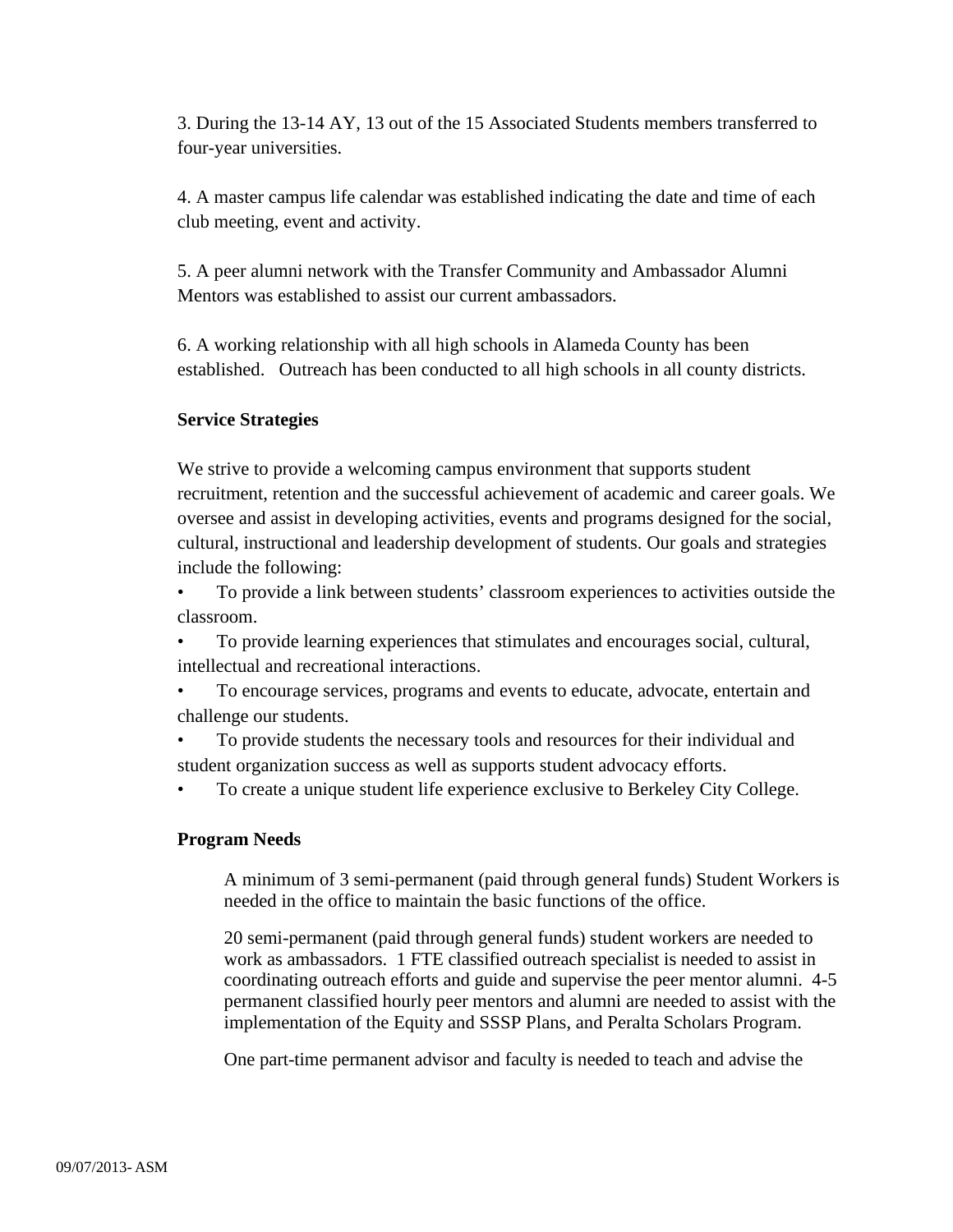student leadership/political science class (ASBCC). One part-time permanent faculty is needed to teach the non-fiction course for the BCC Voice newsletter. One FTE classified staff assistant is needed in the Office of Campus Life.

Currently the Ambassadors are situated at the Welcome Kiosk on the first floor to assist guests with registration, directions, answer questions, etc. An outreach specialist office is located in the south campus room 203. 2 computer stations are located in room 203 south campus for the peer mentor alumni. ASBCC offices are housed on the basement floor. The multi-purpose meeting room is in room 203. Office of Campus Life is located on the first floor behind the financial and A&R booths. A permanent meeting space is requested for the ASBCC and ICC clubs on the main campus. To make Campus Life function more efficiently a permanent office space is requested for the outreach specialist on the main campus. A permanent workspace/classroom is requested for the peer alumni mentors and outreach efforts. Cubicle walls, up to date and ergonomically correct desks and chairs are requested in the Office of Campus Life. A projector is needed in south campus room 203. A media center podium is requested to be set up in room 057, ASBCC Offices. Permanent speaker system is requested to be set up in the atrium.

#### **MISSION/HISTORY AND DESCRIPTION OF SERVICE PROVIDED:**

**Mission:** The **Outreach and Retention Services** at Berkeley City College (BCC) serves as a liaison to the local community, and is responsible for coordinating the college's outreach and recruitment activities at local area schools. The Outreach and Retention Program collaborates with departments, Learning Communities, ambassadors, and other district organizations to provide retention activities.

Our outreach goals are to inform high school students, teachers, counselors, parents, and the public about educational opportunities at Berkeley City College, foster positive relationships with educational partners from K-12 school districts, adult education schools, and facilitate the transition of students from area schools to BCC through preadmission support services. Our retention efforts focus on engaging students in a variety of opportunities and activities to expand their knowledge of what BCC has to offer.

The overall mission of the program is to expand student access to BCC educational programs, increase retention, promote the college, recruit students, and develop relationships within the campus, the district and external constituents. Our overarching goal is to make BCC a first-choice campus by expediting the transition process for new students and increase rentention and persistence for existing students.

BCC Outreach and Student Ambassador Program has been cited nationwide, and by the ACCJC Accrediting Team, as an exemplary program.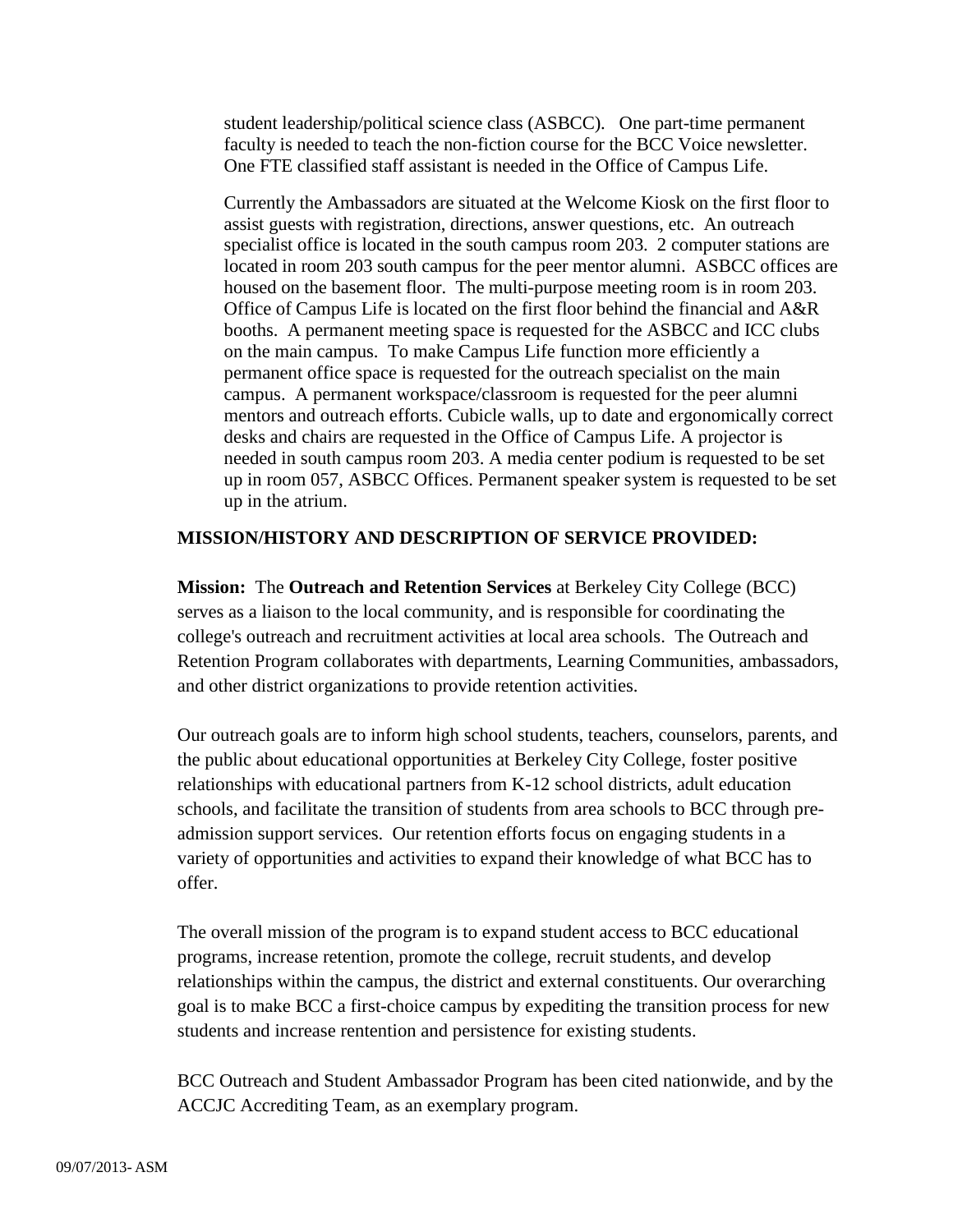In recent years, both the number of student ambassadors and the number of the community events and K-12 schools have been increased significantly.

**Mission:** The Mission of the **Office of Campus Life** is to provide and support quality student life services with an appreciation for diversity by empowering students to achieve their academic, career, and personal goals through the promotion of opportunities and experiences beyond the classroom that encourage learning and student success student life on campus.

To provide a link between students' classroom experiences to activities outside of the classroom. To provide learning experiences that stimulates and encourages social, cultural, intellectual and recreational interactions. To encourage services, programs and events to educate, advocate, entertain and challenge our students. Student Activities and Campus Life provides students the necessary tools and resources for their individual and student organization success as well as supports student advocacy efforts. Student Activities and Campus Life exists to create a unique student life experience exclusive to Berkeley City College.

We strive to provide a welcoming campus environment that supports student recruitment, retention and the successful achievement of academic and career goals. We oversee and assist indeveloping activities, events and programs designed for the social, cultural, instructional and leadership development of students.

**History:** On March 1, 1976, the Peralta Community College District Board approved Policy 4.45 stating, "Student activities are recognized by the District as an integral part of a community college's total program. The President of each college is authorized to provide adequate facilities, to allow time for individuals and groups to participate in such activities during their regular schedules, and to provide staff assistance for planning and supervision of these activities."

**Description of Program and Services:** Over the last three years, over 11,000 students (unduplicated headcounts) enrolled at BCC annually, while student body continues to be diversified. Student Activities, which includes the Associated Students of Berkeley City College (ASBCC) and campus clubs, is the cradle for campus life programming. It is an information and resource center as well as the hub for student leadership, community service and recreational and cultural programming. Information regarding ASBCC and student clubs can be found at [http://www.berkeleycitycollege.edu/wp/asbcc/.](http://www.berkeleycitycollege.edu/wp/asbcc/)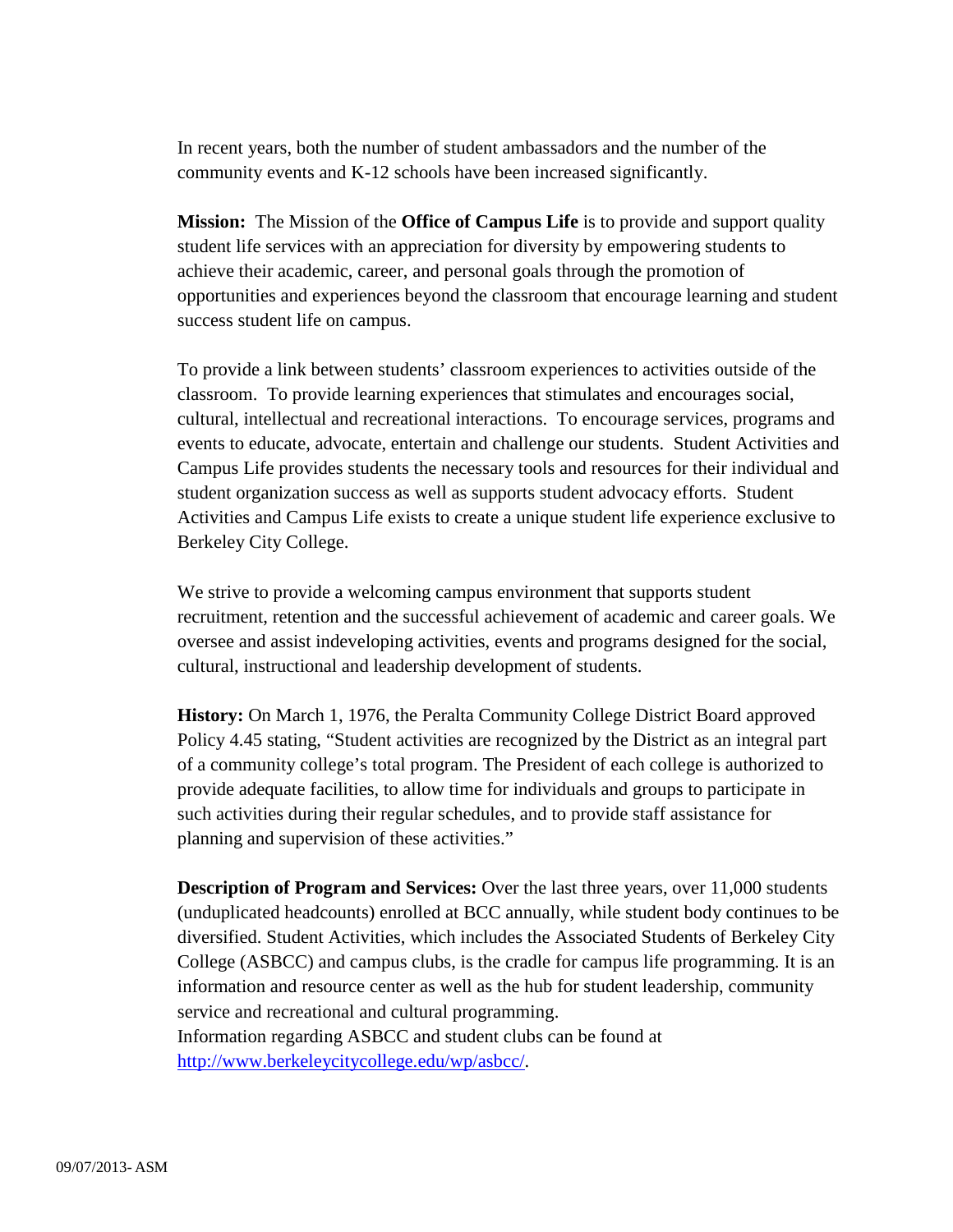## **Student Learning Outcomes (SLOs): SLO/SAO/PLO Mapping to Institutional Learning Outcomes (ILOs)**

## *ILO: Information Competency*

Incoming Freshman will understand more about program and services available at BCC and consider using some programs and services, e.g., DSPS, EOPS, PACE, library, to help students meeting their educational goals

## *ILO: Communication and Critical Thinking*

SLO: Student organization leaders, in collaboration with their respective organization members, student government and/or campus departments, will plan, develop and implement meaningful student activities that promote and educate the community of the clubs' mission.

## **II. ASSESSMENT, EVALUATION AND PLANNING**

## **Quantitative Assessments:**

## SERVICE AREA OUTCOMES:

1. PROMOTE STUDENT LEADERSHIP: Student leaders, in collaboration with their respective organization members such as student government, clubs and/or campus departments will plan, develop and implement meaningful student activities that promote and educate the community of the organizations' mission.

2. STUDENT ENGAGEMENT: Develop activities, events, and programs designed for the social, cultural, instructional, and leadership development of students.

Student Activities and Campus Life:

1. Outcomes: One (1) out of the seven (7) BCC Institutional Outcomes: Communication and Critical Thinking will be assessed. See Survey below.TBA

- 2. Participants: Student leaders and event participants
- 3. Assessment methods: Two surveys will be administered.

The first survey will assess the student leader's effectiveness in planning the event. This survey will sample members of the Associated Students of Berkeley City College and student organization members.

The second survey will assess the effectualness of the message of the event to the participants. The survey will sample the event participants.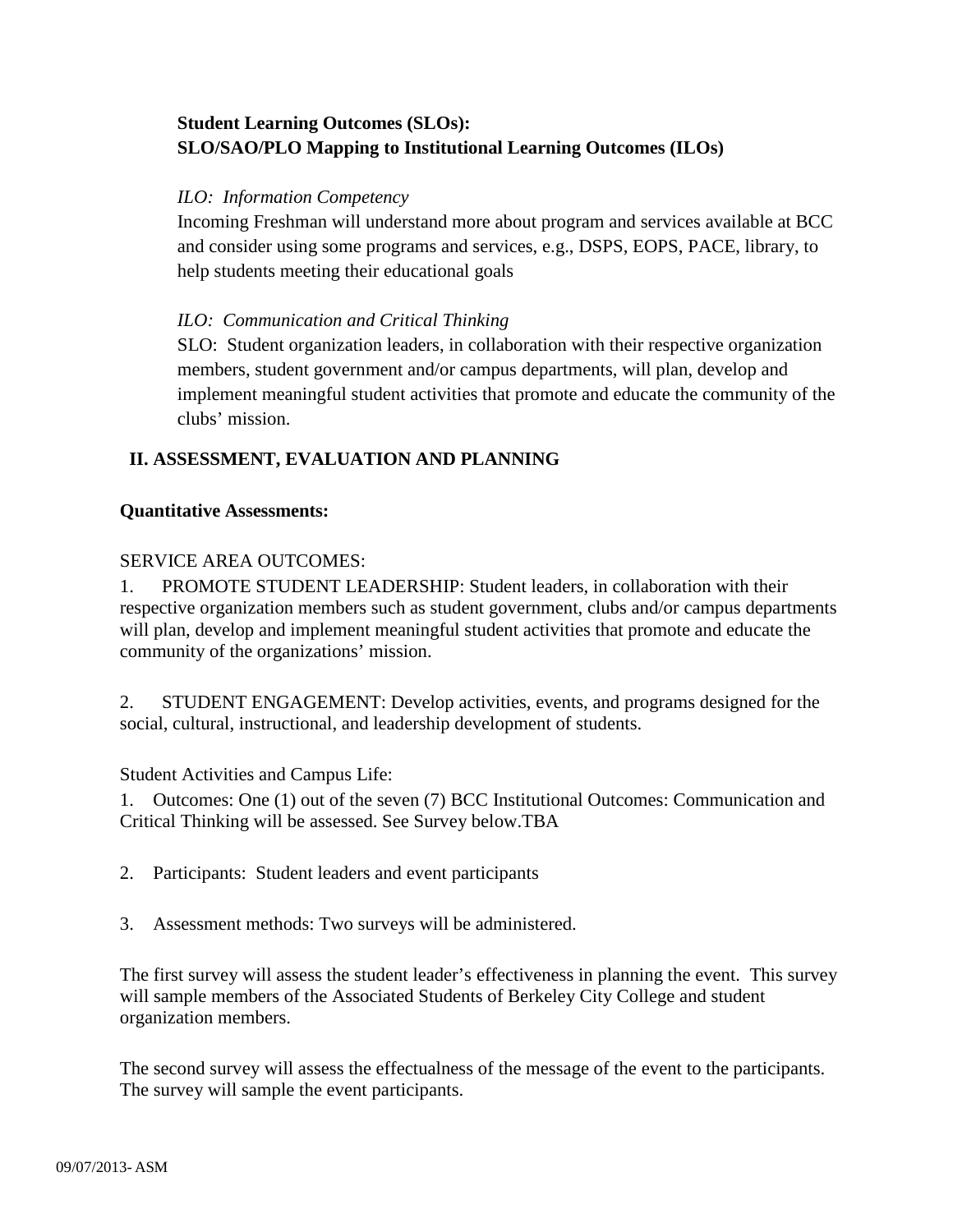Criteria for Success: Success will be measured based upon students' performance. We anticipate survey results will indicate higher level of Communication Competency.

4. The first and second survey will be administered after the event is completed.

5. The survey will be conducted end of each event during the Spring semester. Based upon survey findings, program improvements and/or changes will be discussed and implemented for the future.

## 14-15 SURVEY RESULTS

| Cinco de Mayo, Latin American Club Event - BCC Event Participants                                              |  |                 |  |  |
|----------------------------------------------------------------------------------------------------------------|--|-----------------|--|--|
| n = 8, 5=Strongly Agree, 4=Agree, 3=Somewhat Agree, 2=Neutral, 1=Disagree                                      |  |                 |  |  |
| Comment:                                                                                                       |  | Total out of 40 |  |  |
| The message was clearly communicated based on the topic and/or the event<br>publicized.                        |  | 38              |  |  |
| I know more about the topic now than before I arrived at the event.                                            |  | 37              |  |  |
| The event was organized and planned well.                                                                      |  | 37              |  |  |
| The students involved in the event clearly showed confidence and understanding<br>of the topic they presented. |  | 28              |  |  |

| <b>Heart of College - Student Leader Participants</b>                                   |  |                 |  |  |
|-----------------------------------------------------------------------------------------|--|-----------------|--|--|
| n = 11, 5=Strongly Agree, 4=Agree, 3=Somewhat Agree, 2=Neutral, 1=Disagree              |  |                 |  |  |
| Comments:                                                                               |  | Total out of 55 |  |  |
| The message of the event was clearly communicated to the audience.                      |  | 46              |  |  |
| I was able to clearly delegate responsibility to members assisting in the event.        |  | 45              |  |  |
| I was able to self-reflect and had an opportunity to recognize room for<br>improvement. |  | 46              |  |  |
| The timeline in planning the event was adequate.                                        |  | 46              |  |  |

| Finals Survival Week - Student Leader Participants                                      |  |                 |  |  |
|-----------------------------------------------------------------------------------------|--|-----------------|--|--|
| n = 3, 5=Strongly Agree, 4=Agree, 3=Somewhat Agree, 2=Neutral, 1=Disagree               |  |                 |  |  |
| <b>Comments:</b>                                                                        |  | Total out of 15 |  |  |
| The message of the event was clearly communicated to the audience.                      |  | 11              |  |  |
| I was able to clearly delegate responsibility to members assisting in the event.        |  | 13              |  |  |
| I was able to self-reflect and had an opportunity to recognize room for<br>improvement. |  | 13              |  |  |
| The timeline in planning the event was adequate.                                        |  | 10              |  |  |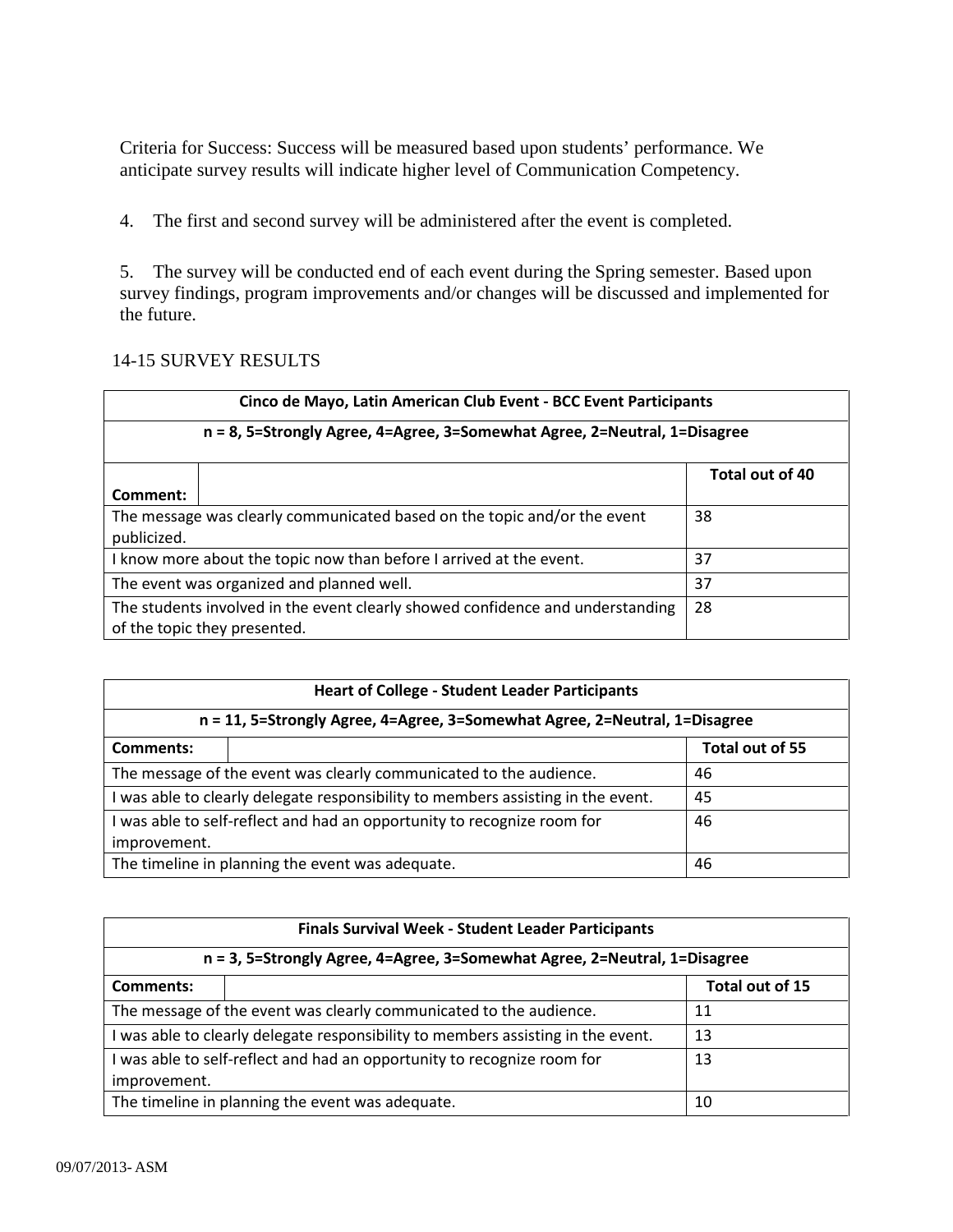## SUMMARY OF SURVEY RESULTS

- 1. Survey of student leader participants (Heart of College): The majority of the participants strongly agreed that:
	- a. The message of the event was clearly communicated to the audience.
	- b. [the student leader] was able to clearly delegate responsibility to members assisting in the event.
	- c. [the student leader] was able to self-reflect and had an opportunity to recognize room for improvement.
	- d. The timeline in planning the event was adequate.
- 2. Student Leader Participants (Finals Survival Week). Some participants strongly agreed that:
	- a. [the student leader] was able to clearly delegate responsibility to members assisting in the event.
	- b. [the student leader] was able to self-reflect and had an opportunity to recognize room

Student Leader Participants (Finals Survival Week). Some participants somewhat agreed that:

- c. The message of the event was clearly communicated to the audience.
- d. The timeline in planning the event was adequate.
- 3. Survey of BCC event participants (audience): The majority of the participants strongly agreed that:
	- a. The message was clearly communicated based on the topic and/or the event publicized.
	- b. [the event participant] knows more about the topic now then before I arrived at the event.
	- c. The event was organized and planned well.
	- d. The students involved in the event clearly showed confidence and understanding of the topic they presented.

## **Identifying Strengths**

The Campus Life Office has streamlined and developed a process in scheduling events and activities.

A Campus Life calendar has been established to communicate with the public about events on campus and meeting days and times of each club. An online tour form has been established to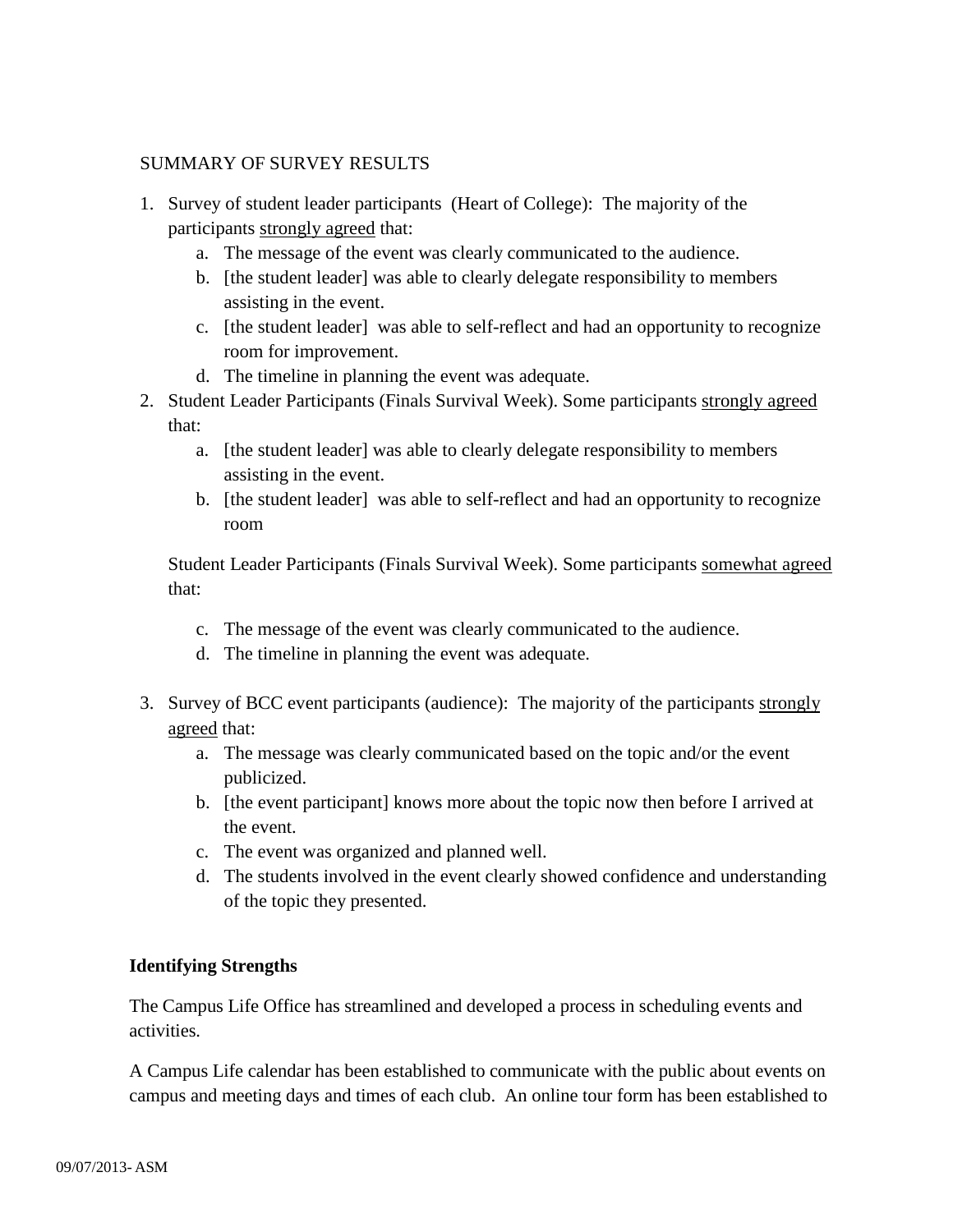ensure easy access. Ambassadors have rigorous training in understanding the campus and processes therefore they participate in a variety of outreach events.

## **Opportunities**

The Campus Life office has a great deal of support from the community. Many partnerships have been established producing many civic engagement and volunteer opportunities. Some students live nearby are generally on campus the majority of the time.

## **Weaknesses**

There is a lack of district and college policies for Campus Life. For example there is no policy on extra-curricular field trips and no policy exists on fundraising or receiving donations.

## **Limitations**

A lack of a stable budget for the Office of Campus Life, a lack of student staffing and

permanent classified personal makes the office inefficient.

## **III. RESOURCE NEEDS**

## **Human Resource/Personnel**

## **Narrative and Current Staffing Level:**

Campus Life: 3 Student Workers

Outreach and Retention: 20 Student workers; one 15-hours/week non-permanent Outreach Specialist. 4 non-permanent classified hourly peer mentor alumni were hired.

## **Human Resource/Personnel Requests**

As the Office of Campus Life grows with more duties and physical infrastructure, the following personnel needs are required:

1 FTE classified outreach specialist is needed to assist in coordinating outreach efforts and guide and supervise the peer mentor alumni.

1 part-time permanent advisor and faculty is needed to teach and advise the student leadership/political science class (ASBCC).

1 part-time permanent faculty is needed to teach the non-fiction course for the BCC Voice newsletter.

1 FTE classified staff assistant is needed in the Office of Campus Life.

A permanent budget for 3-4 student workers is needed.